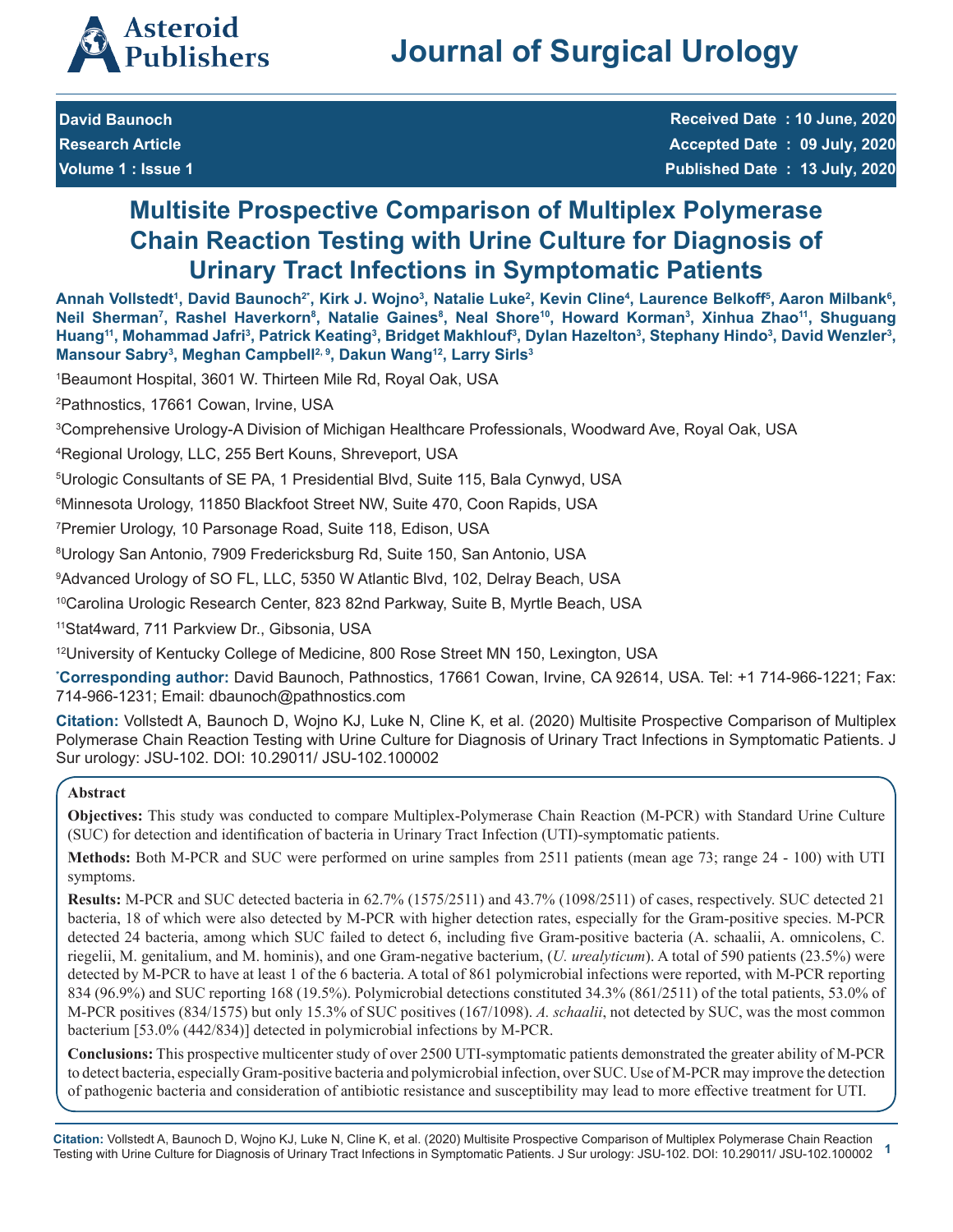**Keywords:** Bacteria; Culture; Diagnosis; PCR; Urinary Tract Infection

**Abbreviations:** AST: Antibiotic Susceptibility Testing; CFU/ ml: Colony Forming Units Per Millilitre; CAN: Colistin And Nalidixic Acid Agar; DNA: Deoxyribonucleic Acid; M-PCR: Multiplex Polymerase Chain Reaction; MAC: Macconkey Agar; mL: Millilitre; P-AST: Pooled Antibiotic Susceptibility Testing; PCR: Polymerase Chain Reaction; µL: Microliter; SUC: Standard Urine Culture; UTI: Urinary Tract Infection

# **Introduction**

Urinary Tract Infection (UTI) is the most common infection seen by primary care physicians [1, 2]. The lifetime incidence of UTI in women is 50% to 60%. Recurrent UTI is also common, occurring in 14% to 27% of UTI patients [1, 3, 4]. Initial treatment failure, resulting in recurrent UTI, may occur for various reasons: UTI may be complicated, as in pyelonephritis; patients may not comply with treatment; the diagnosis may be incorrect; and antibiotic resistance may not have been recognized [5, 6]. Accumulating evidence has established that Standard Urine Culture (SUC) may not detect clinically significant bacteria [7]. Reliance on urine culture lead us to believe that urine is sterile. On the other hand, application of molecular methods such as Polymerase Chain Reaction (PCR) have demonstrated that urine is not sterile, even in healthy people [7, 8]. The study described herein was conducted to compare the performance of Multiplex PCR-Based Molecular Testing (M-PCR) with that of SUC for diagnosis of UTI in symptomatic patients.

### **Methods**

### **Selection and Description of Participants**

Study participants were patients who presented with symptoms of UTI at urology clinics. Patients with no symptoms of UTI were not included. Patients were evaluated by any of 75 physicians from 37 urology offices in seven states. A total of 2511 consecutive patients were enrolled between July 26, 2018 and February 27, 2019. All patients provided written informed consent per forms approved by the Western IRB (20181661). Inclusion criteria included patients  $\geq 60$  years of age presenting with symptoms of acute cystitis, complicated UTI, persistent UTI, recurrent UTIs, prostatitis, and pyelonephritis, and patients at any age presenting with a history and symptoms of interstitial cystitis.

Exclusion criteria included prior participation in this study, antibiotics use for any reason other than UTI at the time of enrollment, presence of chronic ( $\geq 10$  days) indwelling catheters, and self-catheterization. Patients with urinary diversion were excluded from the study. Patients without documented specimen collection and stabilization time, or sufficient specimen volumes to perform both urine culture and the M-PCR test coupled with Pooled Antibiotic Sensitivity Testing (P-AST) were also excluded from the study. Results from the P-AST are discussed in a separate manuscript.

### **Urine Culture**

Urine culture in the study was performed following SUC procedures. Urine samples were obtained from patients by either self-administered clean catch or catheterization. Samples were collected and transported to Pathnostics (Irvine, California) for testing by culture. For culture, urine was vortexed and a sterile plastic loop  $(1 \mu L)$  was used to inoculate blood agar plates. A sterile plastic loop (1 µL) was used also to inoculate Colistin and Nalidixic Acid Agar/Macconkey Agar (CNA/MAC) plates, one loop-full of urine on the CNA side of the plate and another full loop-full on the MAC side of the plate. All plates were incubated at 35 $\degree$  C in 5% CO2 for  $\geq$ 18 hours and then examined for evidence of growth. Per CLSI Performance Standards for Antimicrobial Susceptibility Testing (30<sup>th</sup> Edition), plates with  $\leq$  104 CFU/ml were reported as normal urogenital flora.

For plates with growth  $(\geq 10^4 \text{ CFU/ml})$ , the quantity and morphology of each organism was recorded. The maximum readable colony count using the 1  $\mu$ L loop is > 10<sup>5</sup> CFU/ml. Colony counts were performed on blood agar plates. Species identification and colony counts were performed on CNA/MAC plates. For plates with  $\leq 2$  pathogens, species identification and colony counts were reported for each pathogen with  $\geq 10^4$  CFU/ml. If  $\geq$  3 pathogens were present, and one or two were predominant, species identification and colony counts were reported. If  $\geq$  3 pathogens were present without predominant species, a mixed morphotype was reported. Pathogen identification was confirmed with the VITEK 2 Compact System (bioMerieux, Durham, NC) in accordance with standard operating procedures.

Briefly, a sterile swab was used to transfer morphologically similar colonies from positive blood agar plates to prepared polystyrene test tubes containing 3.0 mL of sterile saline. The sample was adjusted for density (equivalent to McFarland No. 0.50 to 0.63). The sample tube and an appropriate identification card were placed into the cassette and inserted into the VITEK 2 instrument. The identity of the bacteria was used to determine Gram status, and a GN card was used for Gram-negative bacteria, and a GP card was used for Gram-positive bacteria. A YST card was used for yeast. Pathogen identification was read from the VITEK 2 instrument.

#### **DNA extraction and M-PCR analysis**

DNA was extracted from urine samples with the KingFisher/ MagMAX Automated DNA Extraction instrument and the MagMAX DNA Multi-Sample Ultra Kit (ThermoFisher, Carlsbad, CA). Briefly,  $400\mu$ L of urine were transferred to wells in 96well deep-well plates, sealed, and centrifuged to concentrate the samples; supernatant was removed. Enzyme Lysis Mix (220µL/ well) was added and incubated for 20 min at 65ºC. Proteinase K Mix was added (50µL/well) and incubated for 30 min at 65<sup>o</sup>C. Lysis buffer (125  $\mu$ L/well) and DNA Binding Bead Mix (40  $\mu$ L/ well) were added, and the samples shaken for a minimum of 5 min. The 96-well plate was loaded into the KingFisher/MagMAX Automated DNA Extraction instrument, which was operated in accordance with standard operating procedures.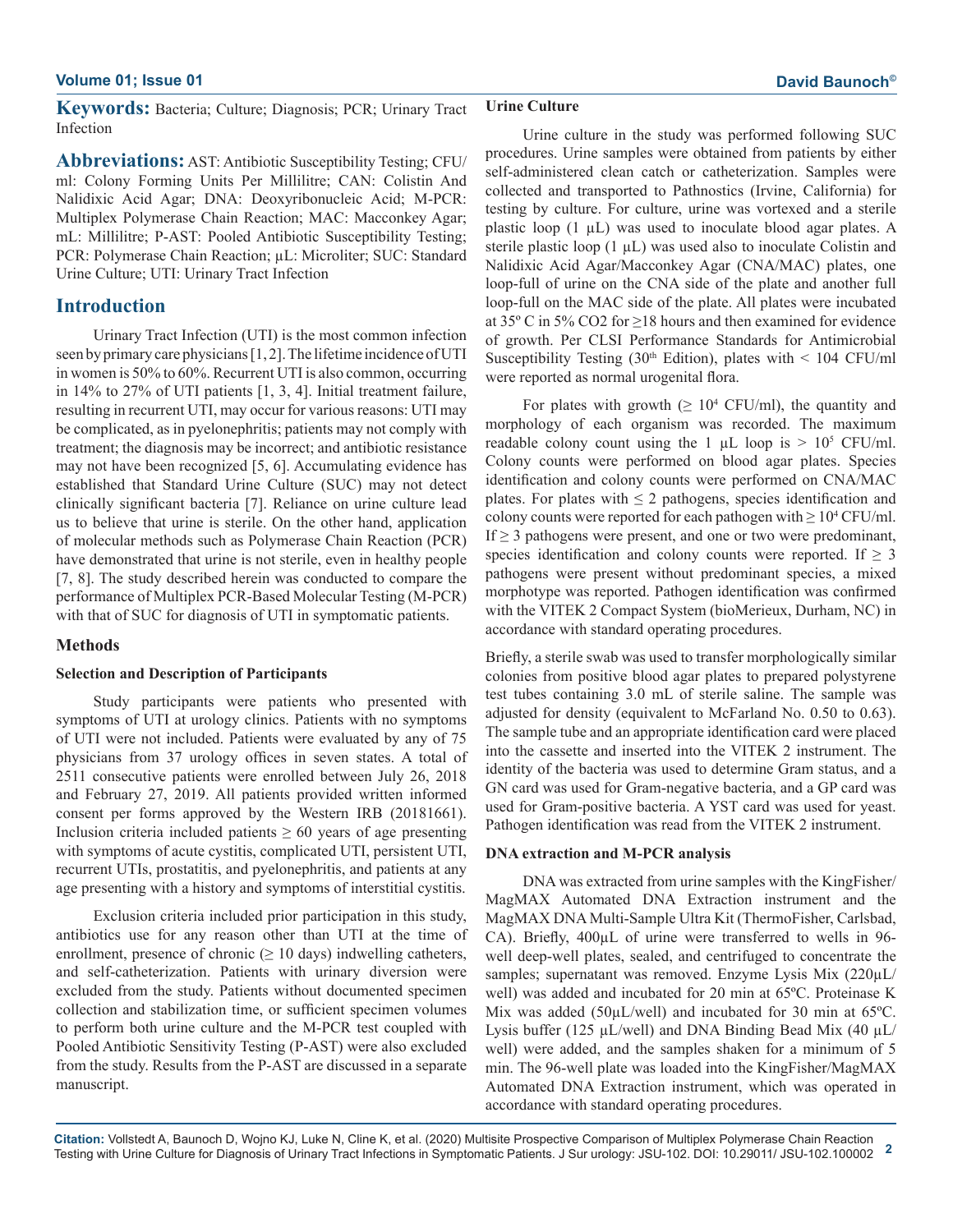DNA samples were analyzed with the Pathnostics Guidance® UTI Test. The samples were mixed with universal PCR master mix and amplified with TaqMan technology on a Life Technologies 12K Flex Open Array System. DNA samples were spotted in duplicate on 112-format Open Array chips. Plasmids for each organism being tested for were used as positive controls. Candida tropicalis was used as an inhibition control. A data analysis tool developed by Pathnostics was used to sort data, assess the quality of data, summarize control sample data, identify positive assays, calculate concentrations, and generate draft reports. Probes and primers were used for the following 23 bacteria and 2 bacteria groups:

**Bacteria:** *Acinetobacter baumannii, Actinotignum schaalii, Aerococcus urinae, Alloscardovia omnicolens, Citrobacter freundii, Citrobacter koseri, Corynebacterium riegelii, Klebsiella aerogenes, Enterococcus faecalis, Escherichia coli, Klebsiella oxytoca, Klebsiella pneumoniae, Morganella morganii, Mycoplasma genitalium, Mycoplasma hominis, Pantoea agglomerans, Proteus mirabilis, Providencia stuartii, Pseudomonas aeruginosa, Serratia marcescens, Staphylococcus aureus, Streptococcus agalactiae,*  and *Ureaplasma urealyticum.*

**Bacterial groups:** Coagulase Negative *Staphylococci* Group (CoNS), including *Staphylococcus epidermidis, Staphylococcus haemolyticus, Staphylococcus lugdunesis,* and *Staphylococcus saprophyticus*, and Viridans Group *Streptococci* (VGS), including *Streptococcus anginosus, Streptococcus oralis,* and *Streptococcus pasteuranus.*

The quantities of each of the bacterial species were determined using the standard curve method: first, standard curves of each of the bacterial species were generated from testing replicates of dilution series of known concentrations of the bacterium; constants necessary for the quantitation of each of the bacterial species in unknown samples, such as slope and intercept, were established from each of the standard curves; then PCR Ct values of a target bacterial species from an unknown sample were compared to the standard curve, and the concentration of the target bacterial species (cells/mL) present in the samples was extrapolate and determined. Bacterium with quantity of  $\geq$ 10,000 cells/mL was defined as "positive" or "detected", and bacteria with quantity < 10,000 cells/mL was defined as "negative" or "not detected".

### **Statistics**

Descriptive statistics were used to describe the data in the study.

### **Results**

### **Patient Demographics and Clinical Information**

Patient demographics and clinical information are given in Table 1. Of the 2511 participants, 1360 (54%) were females and 1151 (46%) were males. The median age in this study was 73 and the range was 24-100 years, with 99% of patients over the age of 60. All patients were presented with symptoms of UTI, such as dysuria, cloudy or strong-smelling urine, pain or pelvic discomfort, fever, and Lower Urinary Tract Symptoms (LUTS). Positive urine analysis, defined as the presence of blood, leukocytes or nitrites, was present in 75.5% of the study population. Antibiotic usages in the last 3 weeks were seen in 16.9% of female and 5.7% of male patients (Table 1).

|                                                           | All            |  |
|-----------------------------------------------------------|----------------|--|
| <b>Variables</b>                                          | $N = 2511$     |  |
| Gender                                                    |                |  |
| Female                                                    | 1360           |  |
| Male                                                      | 1151           |  |
| Age                                                       |                |  |
| $\leq$ =60, n $(\%$ )                                     | 25(1.0)        |  |
| $>60$ , n $(\% )$                                         | 2486 (99.0)    |  |
| $Mean \pm SD$                                             | $73.2 \pm 8.4$ |  |
| Min, Max age                                              | 24, 100        |  |
| UTI Symptoms, $n$ $(\%)$                                  |                |  |
| Dysuria                                                   | 656 (26.1)     |  |
| Urine cloudy or strong smell                              | 284 (11.3)     |  |
| Pain/Pelvic discomfort                                    | 588 (23.4)     |  |
| Fever                                                     | 42(1.7)        |  |
| <b>LUTS</b>                                               | 1791 (71.3)    |  |
| Urinary incontinence                                      | 723 (28.8)     |  |
| Gross hematuria                                           | 635(25.3)      |  |
| Antibiotic Usage in the Last 3 Weeks, n (%)               | 291 (11.7)     |  |
| Positive Urine Analysis or Dipsticks Results, n<br>$(\%)$ | 1896 (75.5)    |  |

**Table 1:** Patient demographics and clinical information.

### **M-PCR identified more UTI-symptomatic patients with bacteria in their urine than SUC.**

Overall, M-PCR detected bacteria in 62.7% (1575) whereas SUC detected bacteria in 43.7% (1098) of the 2511 patients. SUC and M-PCR were both positive in 1018/2511 (40.5%) cases and were both negative in 856/2511 (34.1%) cases. Only 80 out of the 2511 (3.2%) cases were positive in SUC but negative in M-PCR. On the contrary, 557 out of the 2511 cases (22.2%) were positive in M-PCR but negative in SUC (Table 2). M-PCR detected more bacteria species, especially Gram-positive species, in UTIsymptomatic patients than SUC. The M-PCR panel in this study tested for 23 bacteria plus two bacterial groups. It detected 24 different bacteria or groups in the 2511 patients in the study, and SUC detected 21.

Among the 21 bacteria detected by SUC, 18 were also detected by M-PCR, with higher detection rates by M-PCR than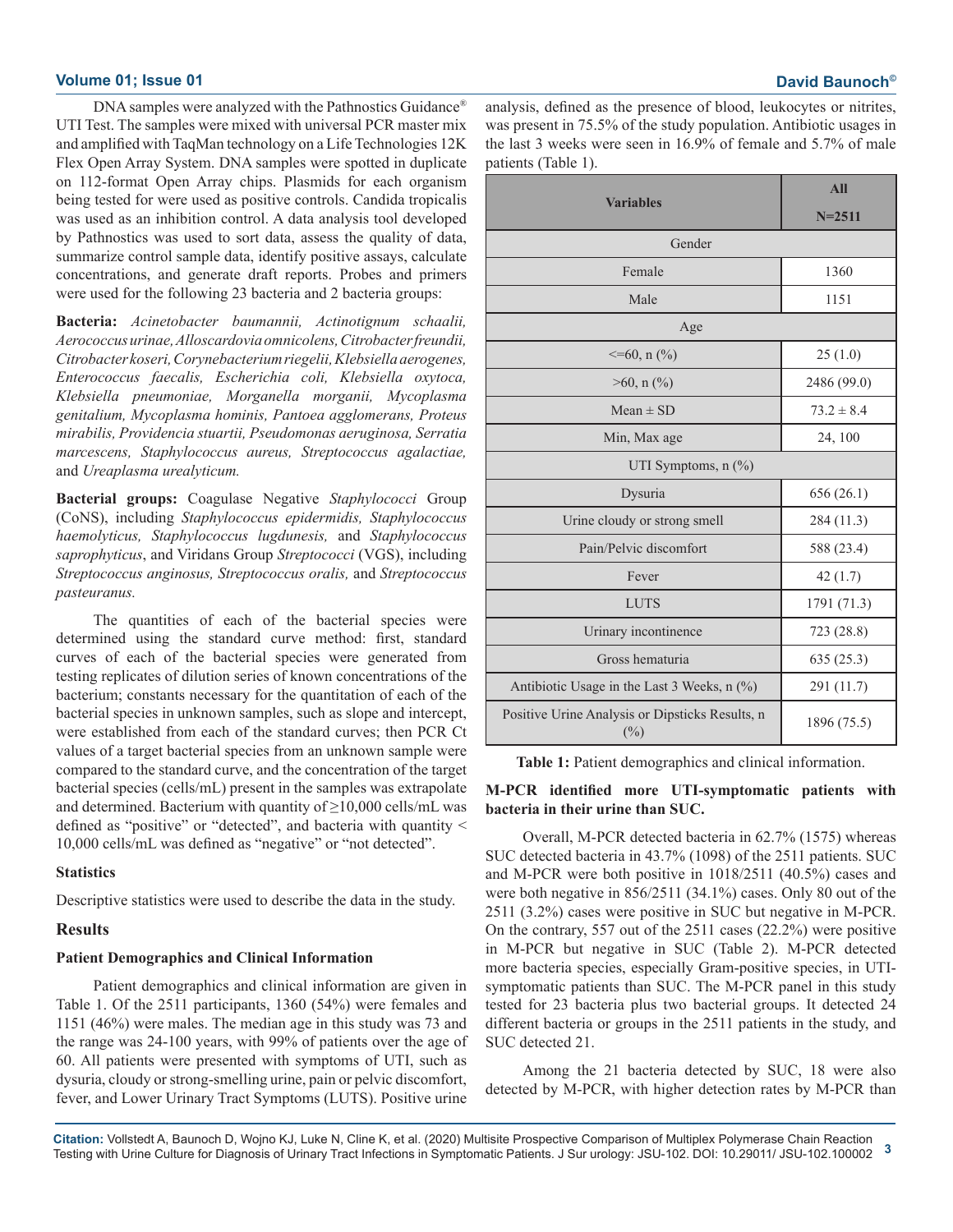SUC for almost all of them, especially for the Gram-positive species. For example, *E. faecalis*, CoNS, VGS, and *A. urinae*, were detected in 200 (8%), 72 (2.9%), 49 (2%), and 21 (0.8%) in the 2511 patients by SUC, and were 253 (10.1%), 309 (12/3%), 439 (17.5%), and 460 (18.3%) by M-PCR (Figure 1). *E. coli*  was the most detected bacterium by both SUC and M-PCR, with detection rates of 21.2% and 22.7%, respectively. The top bacterial species detected by SUC, defined as at least a 1% detection rate) included 8 bacterial species, where M-PCR detected 13 bacteria with at least a 1% detection rate, including all 8 that were detected by SUC (Figure 1).

Among the 24 bacteria detected by M-PCR, SUC failed to detect 6 of them, including five Gram-positive bacteria (*A. schaalii*, *A. omnicolens*, *C. riegelii*, *M. genitalium*, and *M. hominis*), and one Gram-negative bacterium, *U. urealyticum*. Four of the 6 were on the top list detected by M-PCR (Figure 1). A total of 590 patients (23.5%) were detected by M-PCR to have at least 1 of the 6 bacteria species in their urine samples. There were 3 bacterial species detected by SUC that were not detected by the M-PCR. They were the *Enterobacter* species, the *Enterococcus* species, and the other species, detected in only 0.9%, 0.2% and 0.9%, of all patients, respectively. This is not due to the failure of the M-PCR methods, but rather that the M-PCR panel did not include primers and probes for the three bacteria (Figure 1). Bacteria detected by SUC or M-PCR in male and female patients were detailed in (Supplementary Table 1).

|                     | <b>M-PCR</b>    | <b>M-PCR</b>    | <b>Total</b> |  |
|---------------------|-----------------|-----------------|--------------|--|
|                     | <b>Positive</b> | <b>Negative</b> |              |  |
| <b>SUC Positive</b> | 1018 (40.5%)    | 80 (3.2%)       | 1098 (43.7%) |  |
| <b>SUC</b> Negative | 557 (22.2%)     | 856 (34.1%)     | 1413 (56.3%) |  |
| <b>Total</b>        | 1575 (62.7%)    | 936 (37.3%)     | 2511 (100%)  |  |



|                      | Organism        | Cases<br>$\%$                 |                    |                      | Organism                 | Cases                         | %                |
|----------------------|-----------------|-------------------------------|--------------------|----------------------|--------------------------|-------------------------------|------------------|
|                      | E. coli         | 532<br>570                    | 21.2%<br>22.7%     |                      | E. faecalis              | 200<br>253                    | 8.0%<br>10.1%    |
|                      | K. pneumoniae   | 140<br>145                    | 5.6%<br>5.8%       |                      | CoNS                     | 72<br>309                     | 2.9%<br>12.3%    |
|                      | P. aeuginosa    | 38<br>47                      | 1.5%<br>1.9%       |                      | S. agalactiae            | 56<br>100                     | 2.2%<br>4.0%     |
|                      | P. mirabilis    | 38<br>43                      | 1.5%<br>1.7%       |                      | VGS                      | 49<br>439                     | 2.0%<br>17.5%    |
|                      | Other Species~  | 123<br>$\theta$               | 0.9%<br>$0.0\%$    |                      | Enterbacter<br>species~  | $\blacksquare$ 23<br>$\theta$ | 0.9%<br>$0.0\%$  |
| <b>Gram Negative</b> | K. oxytoca      | 18<br>26                      | 0.7%<br>1.0%       | <b>Gram Positive</b> | A. urinae                | $\blacksquare$ 21<br>460      | 0.8%<br>18.3%    |
|                      | C. freundi      | 9<br>1                        | 0.4%<br>$0.0\%$    |                      | S. aureus                | 14<br>23                      | 0.6%<br>0.9%     |
|                      | M. morganii     | 7<br>23                       | 0.3%<br>0.9%       |                      | K. aerogenes             | $^{11}$<br>16                 | 0.4%<br>0.6%     |
|                      | C. koseri       | 4<br>10                       | 0.2%<br>0.4%       |                      | Enterococcus<br>species- | 4<br>Ü                        | 0.2%<br>$0.0\%$  |
|                      | S. marcescens   | 3<br>5                        | 0.1%<br>0.2%       |                      | A. schaalii*             | $\,0$<br>481                  | $0.0\%$<br>19.2% |
|                      | A. baumanii     | $\tilde{c}$<br>$\overline{c}$ | 0.1%<br>0.1%       |                      | A. omnicolens*           | 0<br>109                      | 0.0%<br>4.3%     |
|                      | P. stuartii     | 1<br>$\mathbf{1}$             | $0.0\%$<br>$0.0\%$ |                      | C. riegelli*             | 0<br>62                       | 0.0%<br>2.5%     |
|                      | U. urealyticum* | 0<br>38                       | $0.0\%$<br>1.5%    |                      | M. hominis*              | 0<br>3                        | $0.0\%$<br>0.1%  |
|                      | <b>SUC</b>      | M-PCR                         |                    |                      | M. genitalium*           | 0<br>$\overline{2}$           | 0.0%<br>0.1%     |

**Figure 1:** Number of patients with UTI symptoms tested positive for various bacteria by SUC or M-PCR, listed in descending order according to SUC results, Gram-negative organisms grouped on the left and Gram-positive organisms grouped on the right. Among the 24 bacteria detected by M-PCR, SUC failed to detect 6 of them (marked with \*), including five Gram-positive bacteria. There were 3 bacterial species (marked with ~), detected by SUC that were not detected by the M-PCR because the panel did not include primers and probes for those three bacteria. Abbreviations: *CoNS,* Coagulase Negative *Staphylococci; VGS,* Viridans Group *Streptococci.*

*\*: Bacteria or bacterial species only detected by M-PCR.*

*~: Bacterial species only detected by SUC.*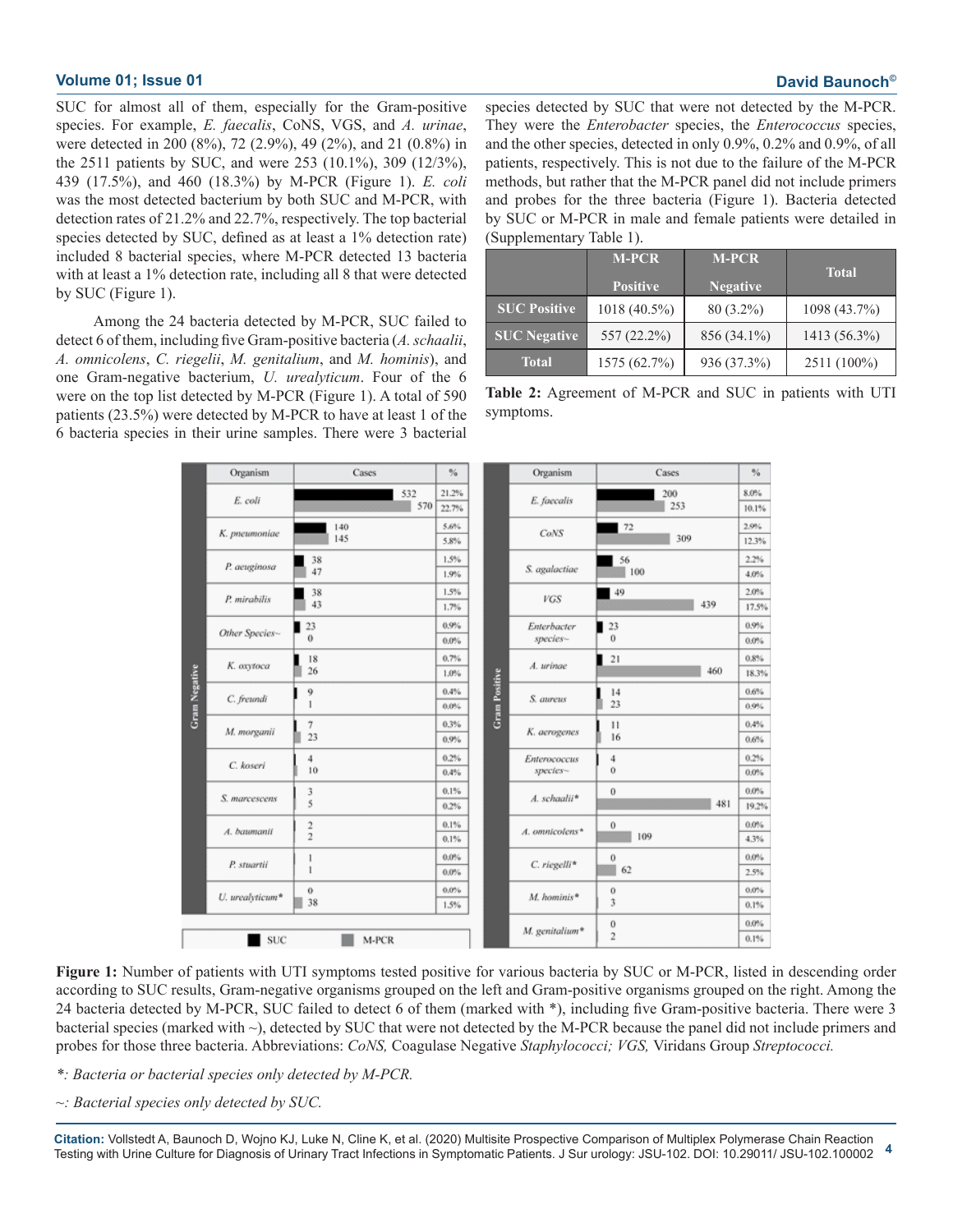|                      |                      | <b>SUC</b><br>$N = 2511$ | M-PCR<br>$N = 2511$ |                    |
|----------------------|----------------------|--------------------------|---------------------|--------------------|
| Organisms            | Female<br>$N=1360$   | Male<br>$N = 1151$       | Female<br>$N=1360$  | Male<br>$N = 1151$ |
|                      | $n$ (%)              | $n$ (%)                  | $n(^{0}/_{0})$      | $n$ (%)            |
| A. baumannii         | 1(0.1)               | 1(0.1)                   | 1(0.1)              | 1(0.1)             |
| A. omnicolens        |                      | 7                        | 98 (7.2)            | 11(1)              |
| A. schaalii          | $\sqrt{2}$           | $\sqrt{2}$               | 372 (27.4)          | 109(9.5)           |
| A. urinae            | 17(1.3)              | 4(0.3)                   | 340(25)             | 120(10.4)          |
| C. freundii          | 8(0.6)               | 1(0.1)                   | 1(0.1)              | 0(0)               |
| C. koseri            | 2(0.1)               | 2(0.2)                   | 3(0.2)              | 7(0.6)             |
| C. riegelli          | $\sqrt{2}$           | $\sqrt{2}$               | 56 $(4.1)$          | 6(0.5)             |
| CoNS                 | 24(1.8)              | 48(4.2)                  | 178(13.1)           | 131 (11.4)         |
| K. aerogenes         | 7(0.5)               | 4(0.3)                   | 12(0.9)             | 4(0.3)             |
| E. coli              | 420 (30.9)           | 112(9.7)                 | 456 (33.5)          | 114(9.9)           |
| E. faecalis          | 121(8.9)             | 79 (6.9)                 | 155(11.4)           | 98 (8.5)           |
| Enterobacter species | 10(0.7)              | 13(1.1)                  |                     |                    |
| Enterococcus species | 3(0.2)               | 1(0.1)                   | $\sqrt{2}$          | $\sqrt{2}$         |
| K. oxytoca           | 8(0.6)               | 10(0.9)                  | 15(1.1)             | 11(1)              |
| K. pneumoniae        | 100(7.4)             | 40(3.5)                  | 107(7.9)            | 38(3.3)            |
| M. genitalium        | $\sqrt{\phantom{a}}$ | $\sqrt{2}$               | 0(0)                | 2(0.2)             |
| M. hominis           | $\sqrt{2}$           | $\overline{ }$           | 2(0.1)              | 1(0.1)             |
| M. morganii          | 2(0.1)               | 5(0.4)                   | 13(1)               | 10(0.9)            |
| P. aeruginosa        | 22(1.6)              | 16(1.4)                  | 25(1.8)             | 22(1.9)            |
| P. mirabilis         | 21(1.5)              | 17(1.5)                  | 25(1.8)             | 18(1.6)            |
| P. stuartii          | 0(0)                 | 1(0.1)                   | 0(0)                | 1(0.1)             |
| Other species        | 42(3.1)              | 14(1.2)                  | $\sqrt{2}$          | $\overline{ }$     |
| S. agalactiae        | 7(0.5)               | 7(0.6)                   | 69(5.1)             | 31(2.7)            |
| S. aureus            | 1(0.1)               | 2(0.2)                   | 14(1)               | 9(0.8)             |
| S. marcescens        | 40(2.9)              | 9(0.8)                   | 2(0.1)              | 3(0.3)             |
| U. urealyticum       | $\sqrt{2}$           | $\sqrt{2}$               | 29(2.1)             | 9(0.8)             |
| ${\it VGS}$          | 15(1.1)              | 8(0.7)                   | 385 (28.3)          | 54(4.7)            |
|                      |                      |                          |                     |                    |
|                      |                      |                          |                     |                    |

**Supplementary Table 1:** Bacteria detected by SUC or M-PCR in male and female patients with UTI symptoms. *P. agglomerans* was not listed in the table since it was not detected among the 2511 patients. Abbreviations: *CoNS,* Coagulase Negative *Staphylococci; VGS,*  Viridans Group *Streptococci.*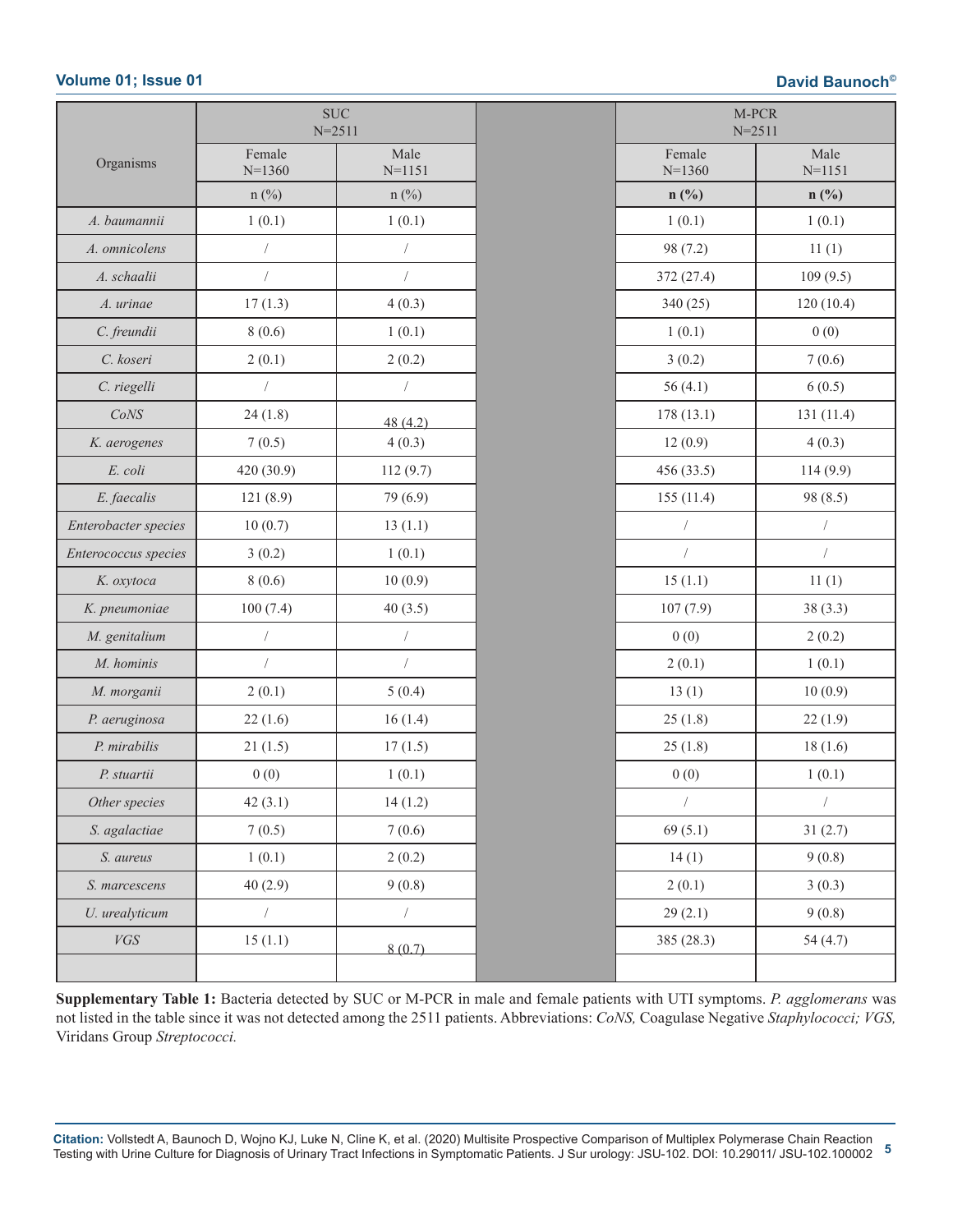### **M-PCR detected more polymicrobial infections in UTIsymptomatic patients than SUC.**

In this study, SUC was found to have limited capacity to detect polymicrobial infections compared with M-PCR (Table 3). The specific bacteria identified in polymicrobial infections are listed in Figure 2. Eight hundred sixty-one polymicrobial infections were detected by M-PCR and SUC combined. Among these detections, M-PCR detected 834 of 860 (96.9%), SUC detected 168 of 860  $(19.5\%)$  and 141 of 860  $(16.4\%)$  were polymicrobial by both M-PCR and SUC. Polymicrobial infections were detected in 34.3% (861/2511) of patients, 53.0% of M-PCR positives (834/1575) but only 15.3% of SUC positives (167/1098) (Table 3).

One of the six bacteria that were detected by M-PCR but not by SUC, *A. schaalii*, was the most common bacterium involved in polymicrobial infections and was involved in 53.0% (442/834) of all polymicrobial detections by M-PCR. The total cases detected with *E. coli* were similar between SUC and M-PCR. However, SUC reported that *E. coli* was most commonly a monomicrobial infection where M-PCR reported *E. coli* most commonly as a polymicrobial infection. Similar results were observed in other bacteria species, such as *E. faecalis*, *K. pneumoniae*, and CoNS (Figure 2) (Supplementary Table 2).

|            |                    | M-PCR         |                    |                   |                     |  |  |
|------------|--------------------|---------------|--------------------|-------------------|---------------------|--|--|
|            |                    | Polymicrobial | Monomi-<br>crobial | Negative          | Total               |  |  |
|            | Polymi-<br>crobial | 141 $(5.6\%)$ | $24(1.0\%)$        | $2(0.1\%)$        | 167<br>$(6.7\%)$    |  |  |
| <b>SUC</b> | Monomi-<br>crobial | 425 (16.9%)   | 428<br>$(17.1\%)$  | 78 (3.1%)         | 931<br>$(37.1\%)$   |  |  |
|            | <b>Negative</b>    | 268 (10.7%)   | 289<br>$(11.5\%)$  | 856<br>$(34.1\%)$ | 1413<br>$(56.3\%)$  |  |  |
|            | <b>Total</b>       | 834 (33.2%)   | 741<br>$(29.5\%)$  | 936<br>$(37.3\%)$ | 2511<br>$(100.0\%)$ |  |  |

**Table 3:** Agreement of M-PCR and SUC in detecting monomicrobial and polymicrobial infections in patients with UTI symptoms.

|               | Organism       | Method     | Type | Cases       | $\%$    |
|---------------|----------------|------------|------|-------------|---------|
| Gram Negative |                | <b>SUC</b> | Mono | 418         | 16.6%   |
|               | E. coli        |            | Poly | 114         | 4.5%    |
|               |                | M-PCR      | Mono | 224         | 8.9%    |
|               |                |            | Poly | 346         | 13.8%   |
|               |                | SUC        | Mono | 116         | 4.6%    |
|               | K. pneumoniae  |            | Poly | 24          | 1.0%    |
|               |                | M-PCR      | Mono | 56          | 2.2%    |
|               |                |            | Poly | 89          | 3.5%    |
|               |                | SUC        | Mono | 23          | 0.9%    |
|               | P. mirabilis   |            | Poly | 15          | 0.6%    |
|               |                | M-PCR      | Mono | 25          | 0.4%    |
|               |                |            | Poly | 32          | 1.3%    |
|               |                | SUC        | Mono | 123         | 4.9%    |
|               | E. faecalis    |            | Poly | 77          | 3.1%    |
|               |                | M-PCR      | Mono | 58          | 2.3%    |
|               |                |            | Poly | 195         | 7.8%    |
|               |                | SUC        | Mono | 66          | 2.6%    |
|               | <b>CoNS</b>    |            | Poly | 16          | 0.2%    |
|               |                | M-PCR      | Mono | 108         | 4.3%    |
|               |                |            | Poly | 201         | 8.0%    |
|               | S. agalactiae  | SUC        | Mono | 33          | 0.4%    |
|               |                |            | Poly | 23          | 0.1%    |
|               |                | M-PCR      | Mono | 24          | 1.0%    |
|               |                |            | Poly | 76          | 3.0%    |
|               |                | <b>SUC</b> | Mono | 30          | 0.7%    |
|               | <b>VGS</b>     |            | Poly | <b>19</b>   | 0.2%    |
|               |                | M-PCR      | Mono | 82          | 3.3%    |
| Gram Positive |                |            | Poly | 357         | 14.2%   |
|               |                | <b>SUC</b> | Mono | 16          | 0.2%    |
|               | A. urinae      |            | Poly | 15          | 0.6%    |
|               |                | M-PCR      | Mono | 57          | 2.3%    |
|               |                |            | Poly | 403         | 16.0%   |
|               |                | <b>SUC</b> | Mono | 0           | 0.0%    |
|               | A. schaalii*   |            | Poly | $\mathbf 0$ | 0.0%    |
|               |                | M-PCR      | Mono | 39          | 1.6%    |
|               |                |            | Poly | 442         | 17.6%   |
|               |                | <b>SUC</b> | Mono | 0           | 0.0%    |
|               | A. omnicolens* |            | Poly | 0           | 0.0%    |
|               |                | M-PCR      | Mono | 10          | 0.4%    |
|               |                |            | Poly | 99          | 3.9%    |
|               | C. riegelli*   | SUC        | Mono | $\mathbf 0$ | $0.0\%$ |
|               |                |            | Poly | $\mathbf 0$ | 0.0%    |
|               |                | M-PCR      | Mono | $\tau$      | 0.3%    |
|               |                |            | Poly | 55          | 2.2%    |

**Figure 2:** Bacteria detected in polymicrobial infections by SUC and M-PCR. **Abbreviations:** Abbreviations: Mono: Monomicrobial; Poly: Polymicrobial; CoNS: Coagulase Negative *Staphylococci*; VGS: Viridans Group *Streptococci*.

*\*: Bacteria or bacterial species only detected by M-PCR.*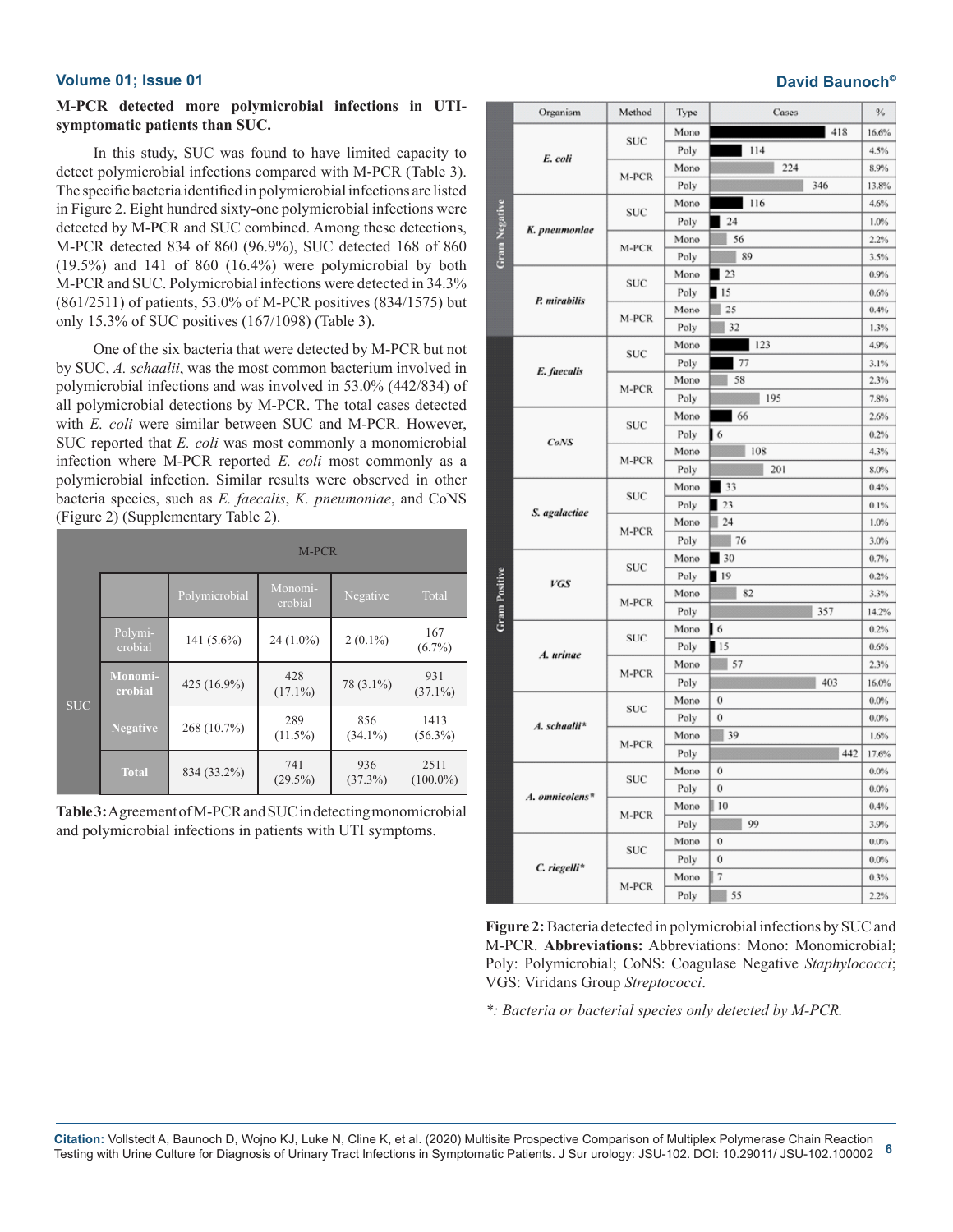|                      | $\rm SUC$<br>$N = 2511$ |                |               | M-PCR<br>$N = 2511$ |
|----------------------|-------------------------|----------------|---------------|---------------------|
| Organism             | Monomicrobial           | Polymicrobial  | Monomicrobial | Polymicrobial       |
|                      | $n$ (%)                 | $n$ (%)        | $n$ (%)       | $n$ (%)             |
| A. baumannii         | 1(0)                    | 1(0)           | 0(0)          | 2(0.1)              |
| A. omnicolens        | $\sqrt{\phantom{a}}$    |                | 10(0.4)       | 99 (3.9)            |
| A. schaalii          | $\sqrt{\phantom{a}}$    | $\sqrt{2}$     | 39(1.6)       | 442 (17.6)          |
| A. urinae            | 6(0.2)                  | 15(0.6)        | 57(2.3)       | 403(16)             |
| C. freundii          | 8(0.3)                  | 1(0)           | 0(0)          | 1(0)                |
| C. koseri            | 3(0.1)                  | 1(0)           | 2(0.1)        | 8(0.3)              |
| C. riegelii          |                         | $\sqrt{2}$     | 7(0.3)        | 55(2.2)             |
| CoNS                 | 66(2.6)                 | 6(0.2)         | 108(4.3)      | 201(8)              |
| K. aerogenes         | 8(0.3)                  | 3(0.1)         | 4(0.2)        | 12(0.5)             |
| E. coli              | 418(16.6)               | 114(4.5)       | 224(8.9)      | 346 (13.8)          |
| E. faecalis          | 123(4.9)                | 77(3.1)        | 58 $(2.3)$    | 195(7.8)            |
| Enterobacter species | 18(0.7)                 | 5(0.2)         | $\sqrt{2}$    | $\sqrt{2}$          |
| Enterococcus species | 3(0.1)                  | 1(0)           |               | $\sqrt{2}$          |
| K. oxytoca           | 13(0.5)                 | 5(0.2)         | 6(0.2)        | 20(0.8)             |
| K. pneumoniae        | 116(4.6)                | 24(1)          | 56(2.2)       | 89(3.5)             |
| M. genitalium        | $\sqrt{2}$              | $\sqrt{2}$     | 2(0.1)        | 0(0)                |
| M. hominis           | $\sqrt{ }$              | $\sqrt{2}$     | 0(0)          | 3(0.1)              |
| M. morganii          | 6(0.2)                  | 1(0)           | 5(0.2)        | 18(0.7)             |
| P. aeruginosa        | 25(1)                   | 13(0.5)        | 24(1)         | 23(0.9)             |
| P. mirabilis         | 23(0.9)                 | 15(0.6)        | 11(0.4)       | 32(1.3)             |
| P. stuartii          | 0(0)                    | 1(0)           | 0(0)          | 1(0)                |
| Other species        | 33(1.3)                 | 23(0.9)        | $\sqrt{2}$    |                     |
| S. agalactiae        | 11(0.4)                 | 3(0.1)         | 24(1)         | 76(3)               |
| S. aureus            | 2(0.1)                  | 1(0)           | 11(0.4)       | 12(0.5)             |
| S. marcescens        | 30(1.2)                 | 19(0.8)        | 2(0.1)        | 3(0.1)              |
| U. urealyticum       | $\sqrt{2}$              | $\overline{1}$ | 9(0.4)        | 29(1.2)             |
| ${\rm VGS}$          | 18(0.7)                 | 5(0.2)         | 82(3.3)       | 357 (14.2)          |

**Supplementary Table 2:** Monomicrobial and polymicrobial bacteria detected by SUC or M-PCR. *P. agglomerans* was not listed in the table since it was not detected among the 2511 patients. Abbreviations: CoNS, Coagulase Negative *Staphylococci*; VGS, Viridans Group *Streptococci*.

# **Discussion**

This prospective study of over 2500 patients with symptoms of UTI found that M-PCR was positive for bacteria in 62.7% of patients versus 43.7% with SUC. Twenty-two percent of PCR-positive patients had a negative urine culture and PCR detected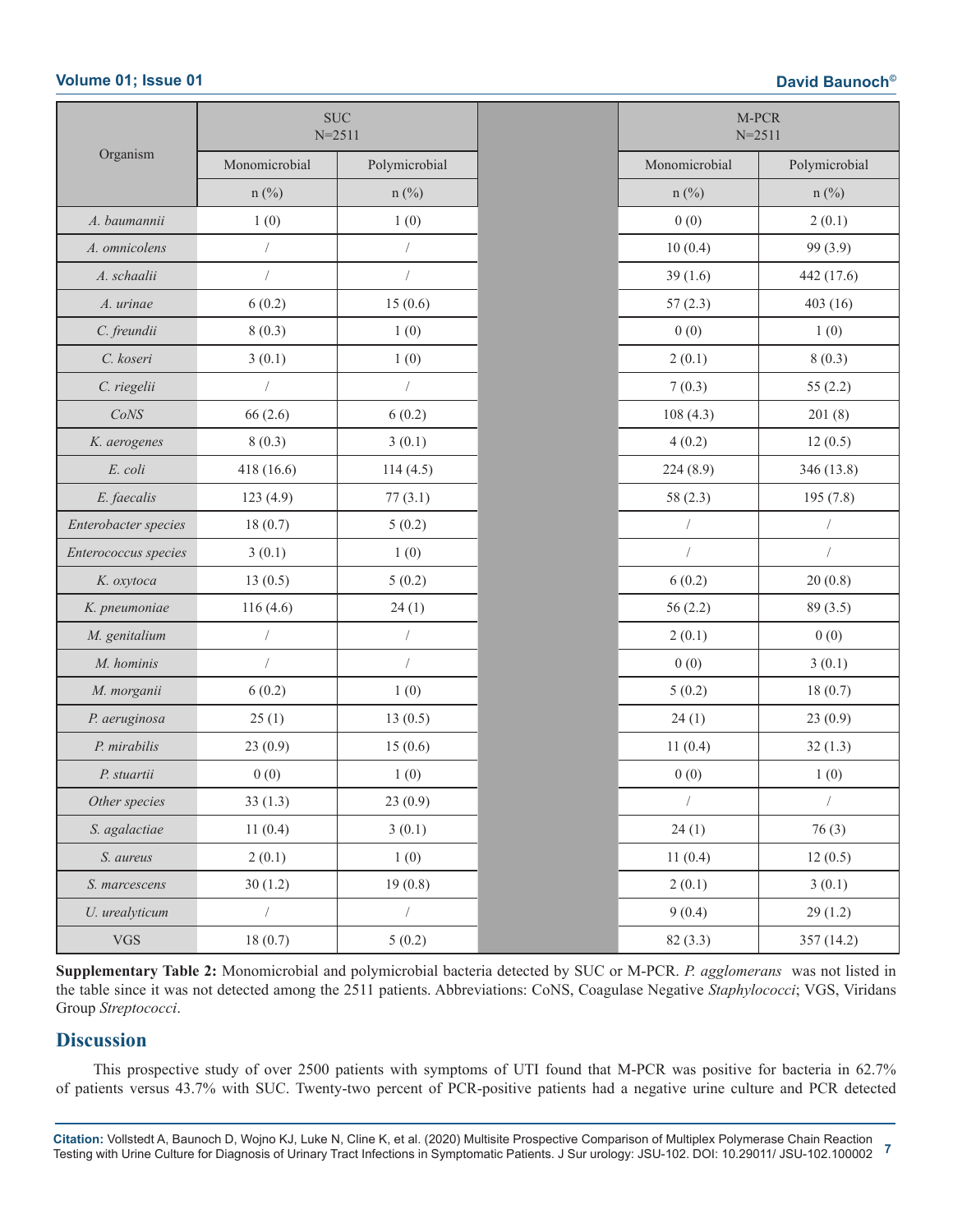five times more polymicrobial infections than did urine culture (834 vs. 167). These results are consistent with previous studies that have also shown that PCR provides advantages in detection sensitivity and identification specificity for the diagnosis of UTI [9-11]. PCR is expanding our understanding of the urobiome and alterations with infection and disease. SUC has a limited ability of to grow fastidious organisms, especially Gram-positive bacteria. As a result, PCR reports more bacteria, more different bacteria and more bacterial combinations. Others have demonstrated the poor performance of SUC.

Hilt showed that in symptomatic and asymptomatic patients 92% had negative SUC, yet 80% of these were positive when using expanded quantitative urine culture techniques to improve growth of fastidious organisms [8]. Khasriya showed that culture of the shed urothelial cells (where uropathogens adhere) resulted in large numbers or bacteria that were undetected on SUC [12]. Kline reported that Gram-positive bacteria including *Aerococcus, Actinobaculum* and *Corynebacterium*, have been overlooked as uropathogens because of the limitations of the SUC [13]. In this study, six bacteria detected by M-PCR were not detected by culture and five of them were Gram-positive. Three of these bacteria (*A. schaalii, A. omnicolens*, and *C. riegelii*) were among the 10 most frequently detected bacteria by M-PCR, combining for 22.3% of all bacterial detections.

Even more, *A. schaalii* was found in polymicrobial infections more often than any other bacterium: it was involved in 53.0% (442/834) of all M-PCR detected polymicrobial infections. Five of the six have also been reported as pathogenic for UTI and associated with increased risk for sepsis and bacteremia, endocarditis, Fournier's gangrene, and abdominal abscess [14-16]. Of the others, *A. schaalii* and *A. omnicolens* are acknowledged as uropathogens [17, 18]. *C. riegelii* is commonly regarded as a commensal but has also been shown to cause UTI [19, 20]. In addition, both *M. hominis* and *U. urealyticum* have been documented as causing LUTS, and may be antibiotic resistant [21, 22]. Therefore, one cannot say that the organisms identified by PCR are not pathogenic, instead, that we do not yet understand their role in the normal urobiome or in a urinary tract infection.

Studies like these are among the first to investigate these patients with both SUC and PCR and further work is ongoing. The M-PCR method detected five times as many polymicrobial UTI's than traditional culture. SUC is inherently limited in its ability to detect and identify pathogens in polymicrobial infections [23, 24]. The proportion of the total number of patients with M-PCR detected polymicrobial infections in this study was 33.2%, which is consistent with previous reports [7, 8]. Importantly, among patients who tested positive for bacteria with M-PCR, there were more polymicrobial infections (53.0%, 834/1575) than monomicrobial infections (47.0%, 741/1575). The study of urine bacteria by PCR in the patient with UTI symptoms will help us identify the abnormalities of the urobiome.

identified in this and other studies may indicate an important role in the normal urobiome and in the pathogenesis of polymicrobial UTI, perhaps a critical role in the development of consortia, non-random communities of microbes that interact synergistically in providing community members with growth and survival advantages. Failure of standard culture to detect and identify bacteria also raises the possibility of treatment failure due to unidentified antibiotic resistance. Several papers have reported that clinical antibiotic resistance, i.e., antibiotic response in the patient, was different from resistance predicted on the basis of results of laboratory tests [25, 26]. This difference could occur for a number of reasons, but failure to grow bacteria will lead to failures of sensitivity testing.

Our data showed that the M-PCR/P-AST test takes an average of 29.7 hours (9 hours less than SUC) to provide physicians with urine pathogen and drug sensitivity results. This difference is increase to a median of 19 hours (34.5 hours and 53.7 hours, for M-PCR/P-AST and SUC, respectively) for patients for both positive pathogen identification and susceptibility results. The faster turnaround time also places M-PCR in an advantageous position, compared to SUC.

The current study was not designed to test the clinical advantage of M-PCR over SUC. All bacteria on the PCR panel and all bacteria detected in SUC have previously been described as causing UTI [7, 8]. However, all bacteria do not contribute equally to pathogenesis. This is especially true for polymicrobial infections. Some bacteria may be more pathogenic than others, and interactions among bacteria in polymicrobial infections have yet to be described.

The identification of more and different bacteria in urine from patients with UTI by PCR does not prove the bacteria are the cause of the patients' symptoms. Proof of this relationship will depend on documenting that eradication of the putative pathogens results in resolution or improvement of symptoms. The detection criterion of  $\geq$ 10,000 cells/mL for M-PCR was also noteworthy.

The threshold of  $\geq 10,000$  cells/mL was selected to be consistent with the current standard of care. Studies have shown that colony counts as low as  $10<sup>2</sup>$  bacteria/mL are clinically significant [27]. Others have argued that reducing the threshold will ensure physicians do not miss true cases of UTI's and that patients will be treated properly [28, 29]. The caveat is that patients must be symptomatic of a UTI as it is demonstrated that the bladder contains a microbiome [7, 8, 27, 29].

In addition to bacteria, we examined the fungus and virus detection in symptomatic patient urine samples. There were several cases for which yeast and viral particles were identified in combination with bacteria. Likewise, there were cases for which the fungus and virus were found independent of bacteria. These microbes may also be pathogenic. While this paper focuses on comparing bacteria in culture versus M-PCR, other articles will focus on fungal and virus detection.

The large number of Gram-positive organisms in the urine

Strengths of this study include the large number of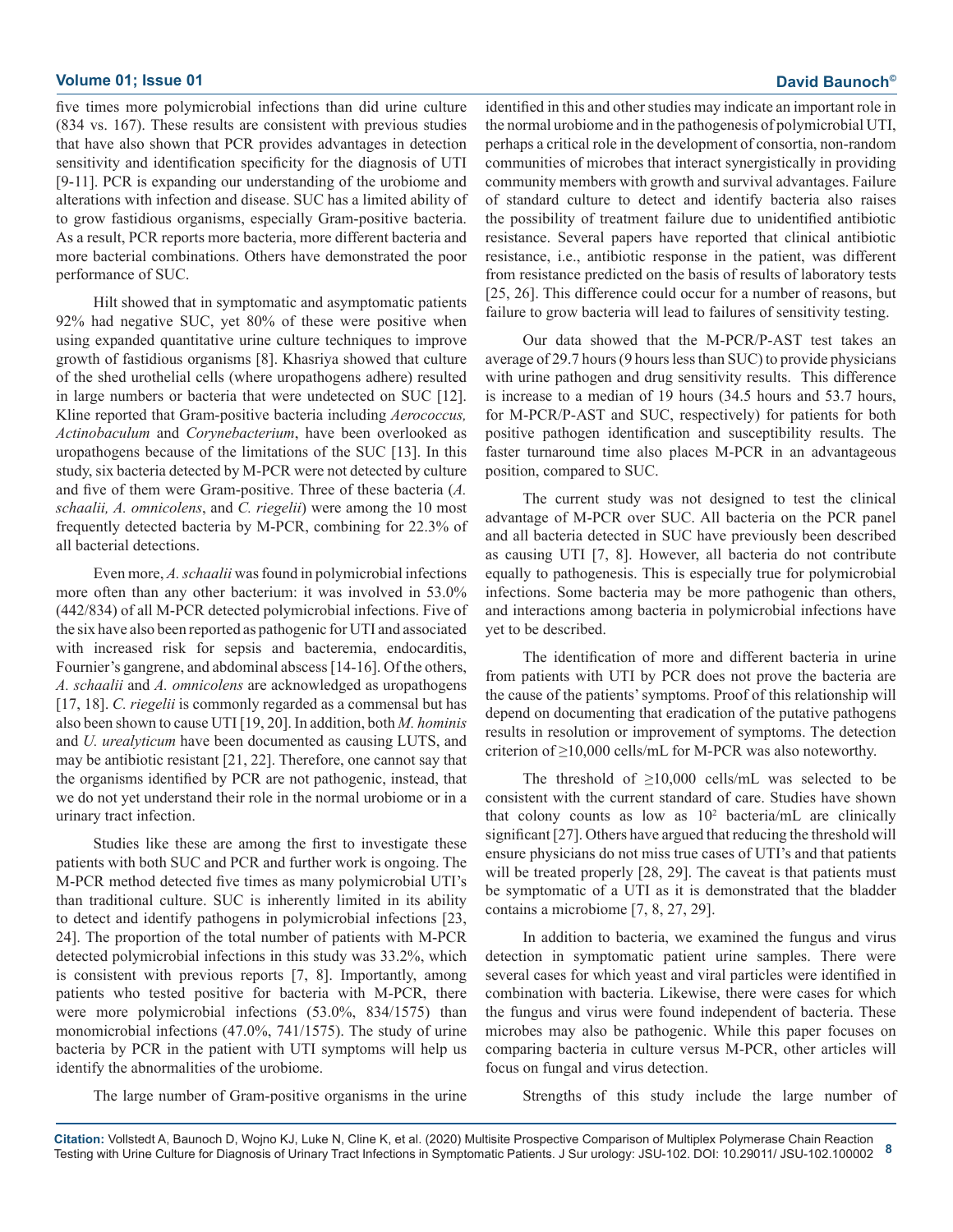symptomatic patients recruited from 37 different urology clinics in seven states, all serving in a community setting. The patients participating in the study likely reflect the larger population of UTI patients, to evaluate the performance of the increased sensitivity and specificity of PCR. These results should be relevant to clinicians attending to patients who present with UTI symptoms. The results of this prospective study of over 2500 patients with symptoms of urinary tract infection demonstrated the greater ability of M-PCR [to detect bacteria over SUC, especially for detection of Gram](https://pubmed.ncbi.nlm.nih.gov/27227294/)positive organisms and polymicrobial infections. Use of M-PCR for evaluation of urinary tract infections might improve detection [of pathogenic bacteria and consideration of antibiotic resistance](https://www.researchgate.net/publication/262538867_Bacteraemia_caused_by_Actinobaculum_schaalii_An_overlooked_pathogen)  and susceptibility. These advantages, in turn, might lead to more effective treatment [30-33].

# **Acknowledgements**

All funding was provided by Pathnostics and Thermo Fisher.

### **Conflicts of Interest**

David Baunoch and Natalie Luke are employees of [Pathnostics, Inc. Megan Campbell was an employee of Pathnostics,](https://pubmed.ncbi.nlm.nih.gov/26577137/)  Inc at the time of the study.

# **References**

- 1. [Medina M, Castillo-Pino E \(2019\) an introduction to the epide](https://www.ncbi.nlm.nih.gov/pmc/articles/PMC6502976/)[miology and burden of urinary tract infections. Ther Adv Urol 11:](https://www.ncbi.nlm.nih.gov/pmc/articles/PMC6502976/)  [1756287219832172.](https://www.ncbi.nlm.nih.gov/pmc/articles/PMC6502976/)
- 2. [Kolman KB \(2019\) Cystitis and Pyelonephritis: Diagnosis, Treatment,](https://pubmed.ncbi.nlm.nih.gov/31030820/)  [and Prevention. Prim Care 46: 191-202.](https://pubmed.ncbi.nlm.nih.gov/31030820/)
- 3. [Lawrenson RA, Logie JW \(2001\) Antibiotic failure in the treatment of](https://pubmed.ncbi.nlm.nih.gov/11733475/)  [urinary tract infections in young women. J Antimicrob Chemother 48:](https://pubmed.ncbi.nlm.nih.gov/11733475/)  [895-901.](https://pubmed.ncbi.nlm.nih.gov/11733475/)
- 4. [Goettsch WG, Janknegt R, Herings RMC \(2004\) Increased treat](https://www.ncbi.nlm.nih.gov/pmc/articles/PMC1884592/)[ment failure after 3-days' courses of nitrofurantoin and trimethoprim](https://www.ncbi.nlm.nih.gov/pmc/articles/PMC1884592/)  [for urinary tract infections in women: a population-based retrospec](https://www.ncbi.nlm.nih.gov/pmc/articles/PMC1884592/)[tive cohort study using the PHARMO database. Br J Clin Pharmacol](https://www.ncbi.nlm.nih.gov/pmc/articles/PMC1884592/) [58:184-189.](https://www.ncbi.nlm.nih.gov/pmc/articles/PMC1884592/)
- 5. [Mayer R \(2011\) UTIs: the challenge of treatment failure and recurrent](https://www.researchgate.net/publication/227542255_UTIs_the_challenge_of_treatment_failure_and_recurrent_infections)  [infections. Prescriber 22: 40-45.](https://www.researchgate.net/publication/227542255_UTIs_the_challenge_of_treatment_failure_and_recurrent_infections)
- 6. [Sabih A, Leslie SW \(2020\) Complicated Urinary Tract Infections. In:](https://www.ncbi.nlm.nih.gov/books/NBK436013/) [StatPearls. Treasure Island \(FL\): StatPearls Publishing.](https://www.ncbi.nlm.nih.gov/books/NBK436013/)
- 7. [Price TK, Dune T, Hilt EE, Thomas-White KJ, Kliethermes S, Br, et](https://www.ncbi.nlm.nih.gov/pmc/articles/PMC4844725/)  [al. \(2016\) The Clinical Urine Culture: Enhanced Techniques Improve](https://www.ncbi.nlm.nih.gov/pmc/articles/PMC4844725/)  [Detection of Clinically Relevant Microorganisms. J Clin Microbiol 54:](https://www.ncbi.nlm.nih.gov/pmc/articles/PMC4844725/)  [1216-1222.](https://www.ncbi.nlm.nih.gov/pmc/articles/PMC4844725/)
- 8. [Hilt EE, McKinley K, Pearce MM, Rosenfeld AB, Zilliox MJ, et al. \(2014\)](https://pubmed.ncbi.nlm.nih.gov/24371246/) [Urine is not sterile: use of enhanced urine culture techniques to detect](https://pubmed.ncbi.nlm.nih.gov/24371246/)  [resident bacterial flora in the adult female bladder. J Clin Microbiol 52:](https://pubmed.ncbi.nlm.nih.gov/24371246/)  [871-876.](https://pubmed.ncbi.nlm.nih.gov/24371246/)
- 9. [Lehmann LE, Hauser S, Malinka T, Klaschik S, Stüber F, et al. \(2010\)](https://pubmed.ncbi.nlm.nih.gov/19874298/)  [Real-time polymerase chain-reaction detection of pathogens is feasi](https://pubmed.ncbi.nlm.nih.gov/19874298/)[ble to supplement the diagnostic sequence for urinary tract infections.](https://pubmed.ncbi.nlm.nih.gov/19874298/)  [BJU Int 106: 114-120.](https://pubmed.ncbi.nlm.nih.gov/19874298/)
- 10. [Van der Zee A, Roorda L, Bosman G, Ossewaarde JM \(2016\) Molecu](https://www.ncbi.nlm.nih.gov/pmc/articles/PMC4783162/)[lar Diagnosis of Urinary Tract Infections by Semi-Quantitative Detec](https://www.ncbi.nlm.nih.gov/pmc/articles/PMC4783162/)[tion of Uropathogens in a Routine Clinical Hospital Setting. PLoS One](https://www.ncbi.nlm.nih.gov/pmc/articles/PMC4783162/)  [11: e0150755.](https://www.ncbi.nlm.nih.gov/pmc/articles/PMC4783162/)
- 11. [Wojno KJ, Baunoch D, Luke N, Michael Opel, Howard Korman, et al.](https://pubmed.ncbi.nlm.nih.gov/31715272/) [\(2020\) Multiplex PCR based urinary tract infection \(UTI\) analysis com](https://pubmed.ncbi.nlm.nih.gov/31715272/)[pared to traditional urine culture in identifying significant pathogens in](https://pubmed.ncbi.nlm.nih.gov/31715272/)  [symptomatic patients. Urology 136: 119-126.](https://pubmed.ncbi.nlm.nih.gov/31715272/)
- 12. [Khasriya RS, Sathiananthamoorthy S, Ismail S, Kelsey M, Wilson M,](https://www.ncbi.nlm.nih.gov/pmc/articles/PMC3697662/) [et al. \(2013\) Spectrum of bacterial colonization associated with urothe](https://www.ncbi.nlm.nih.gov/pmc/articles/PMC3697662/)[lial cells from patients with chronic lower urinary tract symptoms. J Clin](https://www.ncbi.nlm.nih.gov/pmc/articles/PMC3697662/)  [Microbiol 51: 2054-2062.](https://www.ncbi.nlm.nih.gov/pmc/articles/PMC3697662/)
- 13. [Kline KA, Lewis AL \(2016\) Gram-Positive Uropathogens, Polymicro](https://pubmed.ncbi.nlm.nih.gov/27227294/)bial Urinary Tract Infection, and the Emerging Microbiota of the Urinary [Tract. Microbiol Spectr 4.](https://pubmed.ncbi.nlm.nih.gov/27227294/)
- 14. [Sandlund J, Glimåker M, Svahn A, Brauner A \(2014\) Bacteraemia](https://www.researchgate.net/publication/262538867_Bacteraemia_caused_by_Actinobaculum_schaalii_An_overlooked_pathogen)  caused by Actinobaculum schaalii: An overlooked pathogen?. Scand [J Infect Dis 46: 605-608.](https://www.researchgate.net/publication/262538867_Bacteraemia_caused_by_Actinobaculum_schaalii_An_overlooked_pathogen)
- 15. [Olsen AB, Andersen PK, Bank S, Søby KM, Lund L et al. \(2013\) Acti](https://bjui-journals.onlinelibrary.wiley.com/doi/full/10.1111/j.1464-410X.2012.11739.x)[nobaculum schaalii, a commensal of the urogenital area. BJU Interna](https://bjui-journals.onlinelibrary.wiley.com/doi/full/10.1111/j.1464-410X.2012.11739.x)[tional 112: 394-397.](https://bjui-journals.onlinelibrary.wiley.com/doi/full/10.1111/j.1464-410X.2012.11739.x)
- 16. [Lotte L, Lotte R, Durand M, Degand N, Ambrosetti D, et al. \(2016\)](https://pubmed.ncbi.nlm.nih.gov/26551841/)  [Infections related to Actinotignum schaalii \(formerly Actinobaculum](https://pubmed.ncbi.nlm.nih.gov/26551841/)  [schaalii\): a 3-year prospective observational study on 50 cases. Clini](https://pubmed.ncbi.nlm.nih.gov/26551841/)[cal Microbiology and Infection 22: 388-390.](https://pubmed.ncbi.nlm.nih.gov/26551841/)
- 17. [Lotte R, Lotte L, Ruimy R \(2016\) Actinotignum schaalii \(formerly Ac](https://pubmed.ncbi.nlm.nih.gov/26577137/)tinobaculum schaalii): a newly recognized pathogen—review of the [literature. Clinical Microbiology and Infection 22: 28-36.](https://pubmed.ncbi.nlm.nih.gov/26577137/)
- 18. [Ogawa Y, Koizumi A, Kasahara K, Lee S-T, Yamada Y, et al. \(2016\)](https://www.sciencedirect.com/science/article/abs/pii/S1341321X16000039) [Bacteremia secondary to Alloscardovia omnicolens urinary tract infec](https://www.sciencedirect.com/science/article/abs/pii/S1341321X16000039)[tion. J Infect Chemother 22: 424-425.](https://www.sciencedirect.com/science/article/abs/pii/S1341321X16000039)
- 19. [Aygun G, Midilli K, Cilingir H, Yilmaz M, Kutukcu A et al. \(2013\) A fatal](https://www.ncbi.nlm.nih.gov/pmc/articles/PMC3833147/) [case of urosepsis due to Corynebacterium riegelii. Braz J Microbiol](https://www.ncbi.nlm.nih.gov/pmc/articles/PMC3833147/)  [44: 475-476.](https://www.ncbi.nlm.nih.gov/pmc/articles/PMC3833147/)
- 20. [Funke G, Lawson PA, Collins MD \(1998\) Corynebacterium riegelii sp.](https://www.ncbi.nlm.nih.gov/pmc/articles/PMC104597/) [nov., an Unusual Species Isolated from Female Patients with Urinary](https://www.ncbi.nlm.nih.gov/pmc/articles/PMC104597/) [Tract Infections. J Clin Microbiol 36: 624-627.](https://www.ncbi.nlm.nih.gov/pmc/articles/PMC104597/)
- 21. [Latthe PM, Toozs-Hobson P, Gray J \(2008\) Mycoplasma and ure](https://www.tandfonline.com/doi/abs/10.1080/01443610802097690)[aplasma colonisation in women with lower urinary tract symptoms. J](https://www.tandfonline.com/doi/abs/10.1080/01443610802097690)  [Obstet Gynaecol 28: 519–521.](https://www.tandfonline.com/doi/abs/10.1080/01443610802097690)
- 22. [Humburg J, Frei R, Wight E, Troeger C \(2012\) Accuracy of urethral](https://www.researchgate.net/publication/51726193_Accuracy_of_urethral_swab_and_urine_analysis_for_the_detection_of_Mycoplasma_hominis_and_Ureaplasma_urealyticum_in_women_with_lower_urinary_tract_symptoms)  swab and urine analysis for the detection of Mycoplasma hominis and [Ureaplasma urealyticum in women with lower urinary tract symptoms.](https://www.researchgate.net/publication/51726193_Accuracy_of_urethral_swab_and_urine_analysis_for_the_detection_of_Mycoplasma_hominis_and_Ureaplasma_urealyticum_in_women_with_lower_urinary_tract_symptoms) [Arch Gynecol Obstet 285: 1049-1053.](https://www.researchgate.net/publication/51726193_Accuracy_of_urethral_swab_and_urine_analysis_for_the_detection_of_Mycoplasma_hominis_and_Ureaplasma_urealyticum_in_women_with_lower_urinary_tract_symptoms)
- 23. [Peters BM, Jabra-Rizk MA, O'May GA, Costerton JW, Shirtliff ME](https://www.ncbi.nlm.nih.gov/pmc/articles/PMC3255964/) [\(2012\) Polymicrobial Interactions: Impact on Pathogenesis and Hu](https://www.ncbi.nlm.nih.gov/pmc/articles/PMC3255964/)[man Disease. Clinical Microbiology Reviews 25: 193-213.](https://www.ncbi.nlm.nih.gov/pmc/articles/PMC3255964/)
- 24. [Rogers GB, Hoffman LR, Whiteley M, Daniels TWV, Carroll MP, et](https://www.ncbi.nlm.nih.gov/pmc/articles/PMC3034215/) [al. \(2010\) Revealing the dynamics of polymicrobial infections: implica](https://www.ncbi.nlm.nih.gov/pmc/articles/PMC3034215/)[tions for antibiotic therapy. Trends Microbiol 18: 357-364.](https://www.ncbi.nlm.nih.gov/pmc/articles/PMC3034215/)
- 25. [Schmiemann G, Gágyor I, Hummers-Pradier E, Bleidorn J \(2012\) Re](https://www.ncbi.nlm.nih.gov/pmc/articles/PMC3534546/)sistance profiles of urinary tract infections in general practice - an ob[servational study. BMC Urol 12: 33.](https://www.ncbi.nlm.nih.gov/pmc/articles/PMC3534546/)
- 26. [McNulty CAM, Richards J, Livermore DM, Little P, Charlett A, et al.](https://academic.oup.com/jac/article/58/5/1000/742331)  [\(2006\) Clinical relevance of laboratory-reported antibiotic resistance in](https://academic.oup.com/jac/article/58/5/1000/742331)  [acute uncomplicated urinary tract infection in primary care. J Antimi](https://academic.oup.com/jac/article/58/5/1000/742331)[crob Chemother 58: 1000–1008.](https://academic.oup.com/jac/article/58/5/1000/742331)
- 27. [Stamm WE \(1984\) Quantitative urine cultures revisited European](https://europepmc.org/article/med/6386456)  [Journal of Clinical Microbiology. Microbiology 3: 279-281.](https://europepmc.org/article/med/6386456)
- 28. [Tullus K \(2019\) Defining urinary tract infection by bacterial colony](https://pubmed.ncbi.nlm.nih.gov/31222664/)  [counts: a case for less than 100,000 colonies/mL as the threshold.](https://pubmed.ncbi.nlm.nih.gov/31222664/) [Pediatr Nephrol 34: 1651-1653.](https://pubmed.ncbi.nlm.nih.gov/31222664/)